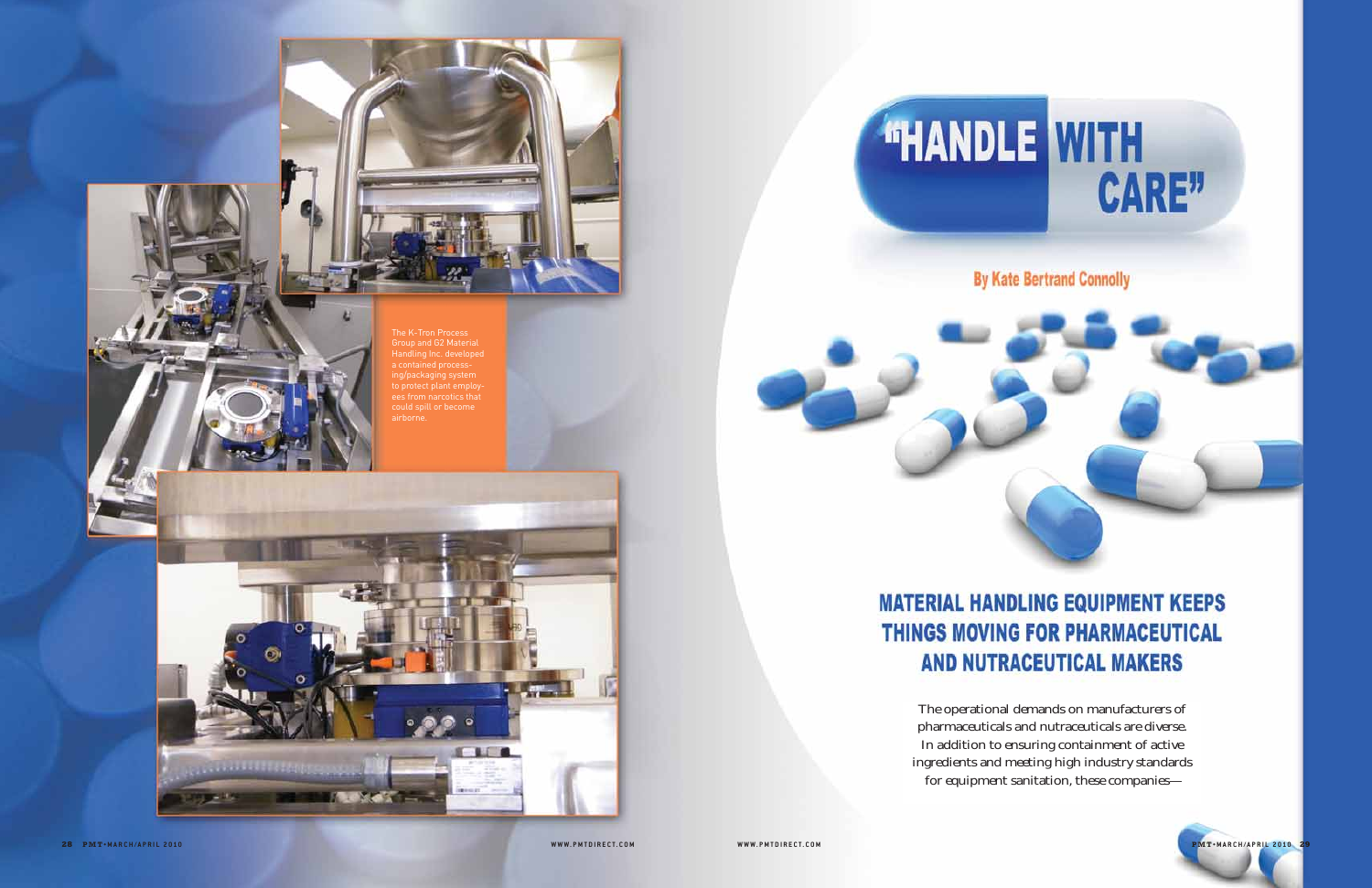

like those in every industry—need to keep their lines running with minimal down time for routine cleaning, removing clogs and changing over between products.

Material handling equipment, particularly conveying systems, plays a central role in helping them meet all these requirements.

Containing the product and its active ingredients is a fundamental requirement. The manufacturer, "in many cases, must be able to contain the compound being processed in order to protect both the product from the outside environment as well as protect the operator from high toxicity of the product," explains Sharon Nowak, global business development manager, food and pharmaceuticals, at K-Tron Process Group, Pitman, N.J. "When designing convey-

ing, material handling and feeding equipment, such designs must often be integrated using containment systems such as split butterfly valves or glove boxes/isolators."

# **SPLIT VALVES AID TABLETING**

Product containment was the driver for a major pharmaceutical manufac turer, which prefers not to be named, when it recently reconfigured the mate rial handling system of a tableting suite in one of its Northeastern U.S. facilities.

A central goal of the project was to protect plant employees from a Sched ule II narcotic that the company presses into tablets. Working together with G2 Material Handling Inc., Springfield,

ing, material handling and feeding oped a fully contained system that fea-<br>equipment, such designs must offen be tures split butterfly valves and robotic<br>integrated using containment systems handling of intermediate bulk c

Quality control is non-negotiable for pharmaceutical/nutraceutical manufacturers and their contract packagers. However, inspecting products packaged in foil or metallized films can prove challenging, as traditional metal detectors cannot see through the film location. CPC currently handles about to detect contaminants.

To solve this problem on lines running foil-laminated film packaging, Contract Pharmacal Corporation (CPC), Hauppauge, N.Y., recently

"Everything had to be within  $\frac{1}{16}$  of an inch because the robot comes back to the same spot every time," explains Geary Gorrell, president of G2 Material Handling. For the project, G2 built 19 IBCs, and "they all had to be exactly identical to fit in the same spot every time. It was quite a project."

installed five SmartChek x-ray inspec-an electronically controlled low-powtion systems supplied by Tampa, Fla. based Mettler-Toledo Safeline. The xray systems are used to inspect stick packs, foil pouches in a carton and blister packs wrapped in foil.

CPC develops, manufactures and packages premium pharmaceuticals, over-the-counter drugs and dietary from the packaging line. supplements for brand owners such as Bayer and GlaxoSmithKline and for retailers such as Walgreens and CVS.

The company annually produces more than four billion tablets, softgels and two-piece hard shells, plus trast to metal detectors, the x-ray powdered products, at its three manufacturing facilities and one packaging ) foil and still find very small pieces of 300 active products, changing over says Harold Zeltner, president of each line once per day, on average. The packaging plant runs three shifts per Systems Inc., the manufacturer's repday, five days per week.

ered x-ray generator and proprietary data and image analysis software to identify objects with a density different from the product. The system identifies foreign particles such as metal, glass and plastic and automatically removes contaminated products

a variety of activities to realize these pro ductivity and safety benefits. For exam ple, to meet the needs of a vitamin tableting company that required dust less conveying for its tablet press, Quadro provided a compact Quadro Vac® sanitary pneumatic conveyor that was small enough to fit into the limited space over the press. The pneumatic conveyor feeds the two hoppers supply ing the tablet press. A mechanical sensor stops the pneumatic system's operation A KUKA robot removes bins from the press when they are full of processed tablets.<br>
ITSK or an exposition of the components of dients to the processing operation and ductrivity and safety benefits. For exame<br>
the suite. In

The SmartChek x-ray system uses SmartChek system.

Although CPC hasn't had any problems with contamination, the xray systems ensure that if it were to occur, the faulty product would be caught before it left the plant. In conequipment "can see right through the metal—as small as one millimeter," Chester, N.J.-based Reliant Packaging resentative agency that sold CPC the

when the hopper is full.<br>The result is dust-free conveyance of powdered ingredients from drums to the

Assuring Quality With X-ray Inspection

split valve consists of an active valve on the discharge station feeding the tablet press and a passive valve on the IBC. When the two valves dock and the active valve is opened, the product flows into the press. The passive valve remains shut until the active valve is actuated, assuring a dust-free seal.

Because of the robot, whose movements are exactly the same on each pass to and from the tablet press, tight tolerances were required as G2 built the IBCs, discharge and docking stations,

pick-up/alignment ports for robot attachment and other components of the suite. In fact, the dimensions of all the IBCs needed to be within a fraction of an inch so the robot would align properly with them.

From the press, the tablets directly discharge into a vibratory conveyor that dedusts them. The tablets gravity feed from the deduster through a mag check (magnet-based metal detector) and into a surge hopper above the tablet bin. Operators move the filled tablet bins out of the tableting suite through the air lock to be packaged elsewhere in the plant.

### **CONTAIN AND CONVEY**



Pneumatic conveying technology provides another method for containing material and operating dust-free. This type of conveying can be used to move

pharmaceutical or nutraceutical ingredients to the processing operation and also from processing to packaging.

"One of the changes in the pharmaceutical industry in the past few years is that the efficacy of the drugs has become greater and greater. Thanks to the changing technology in that industry, extremely powerful active ingredients are being produced. These must be contained. Operator safety is very important," says Barry Watson, development and applications manager at Quadro® Engineering, Waterloo, Ont.

A pneumatic conveying system that can provide low operator exposure limits throughout processing steps such as milling and sieving provides ample ben efits in this environment. In addition to protecting employees, this type of sys tem prevents the waste of expensive active ingredients—which can be as much as several thousand dollars per ounce—and promotes the use of Good Manufacturing Practices (GMPs).

Pneumatic systems also minimize dust. This generates productivity bene fits as dust particulates in the air can accumulate on equipment surfaces, slow ing down or causing premature wear of equipment and tooling. Additional bene fits include shortened cleaning time between batches and reduced labor costs.

From a safety standpoint, dust reduction is a key factor in minimizing the risk of fire or explosion. According to the National Fire Protection Associa tion's (NFPA) "Guidance for Identifying and Mitigating Dust Hazards in Phar maceutical Industry" (www.nfpa.org/ assets/files/PDF/Foundation%20pro ceedings/Steve\_Meszaros.pdf), "Most of the powders handled in the pharmaceu tical industry are likely to be com bustible and should be handled with basic safety controls to minimize the risk of an explosion or fire." Pneumatic conveying can be used in